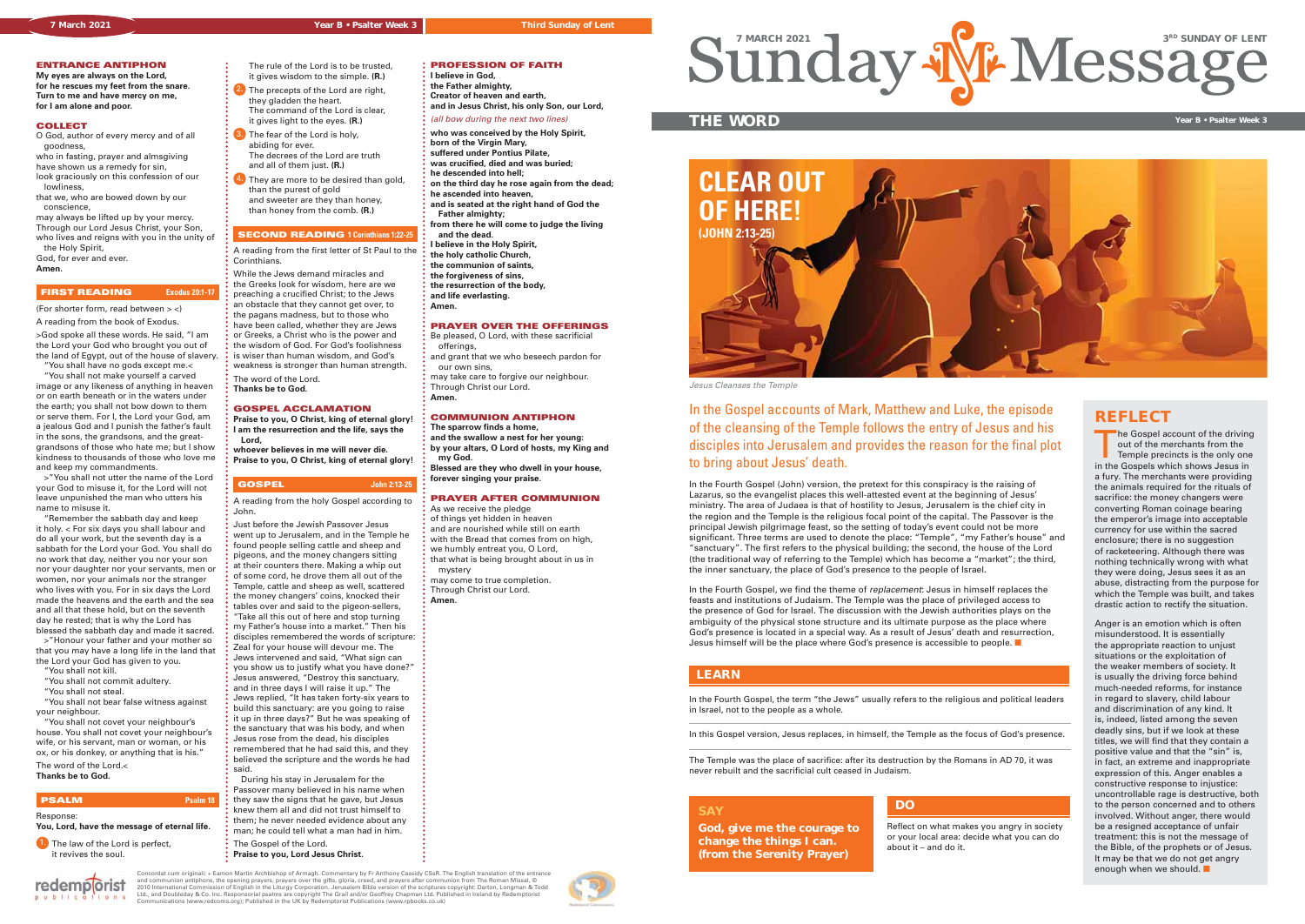# **PARISH OF OUR LADY IMMACULATE**

Seamoor Road, Westbourne BH4 9AE Roman Catholic Diocese of Portsmouth. Registered charity 246871

### **NEWSLETTER 7 th March 2021 Third Sunday of Lent (B)**

| www.catholicwestbourne.org |                                      |
|----------------------------|--------------------------------------|
| Tel:                       | 01202 760640 (all enquiries)         |
| email:                     | oliadmin@portsmouthdiocese.org.uk    |
| Fr Andrew Moore:           | andrewmoore@portsmouthdiocese.org.uk |
| Matthew French:            | mail@matthewfrench.net               |
|                            |                                      |

Our good wishes and prayers to all those returning to schools and colleges this week. As the country takes its first step in a cautious unlocking, we hope that it will be a safe and positive experience for all.

The infection rates in BCP overall are still on a positive downward direction but actually went up in Westbourne where the rate is still above the local and national averages. It remains the case that we should all continue to take the greatest care. Although the lockdown regulations do allow for communal acts of worship and for churches to be open, the public celebration of mass at Our Lady Immaculate remains suspended. The church will also remain closed during the week but is open for individual visits on Sundays from 10.00 a.m. – 11.00 a.m. This will be kept under review but likely to remain the case for some weeks yet.

The 'church of home' is, once again, as important as ever and our prayers, though offered alone, are always in communion with and the through our Lord.

A directory of online masses has been provided by the Bishops' Conference and can be found at: www.cbcew.org.uk